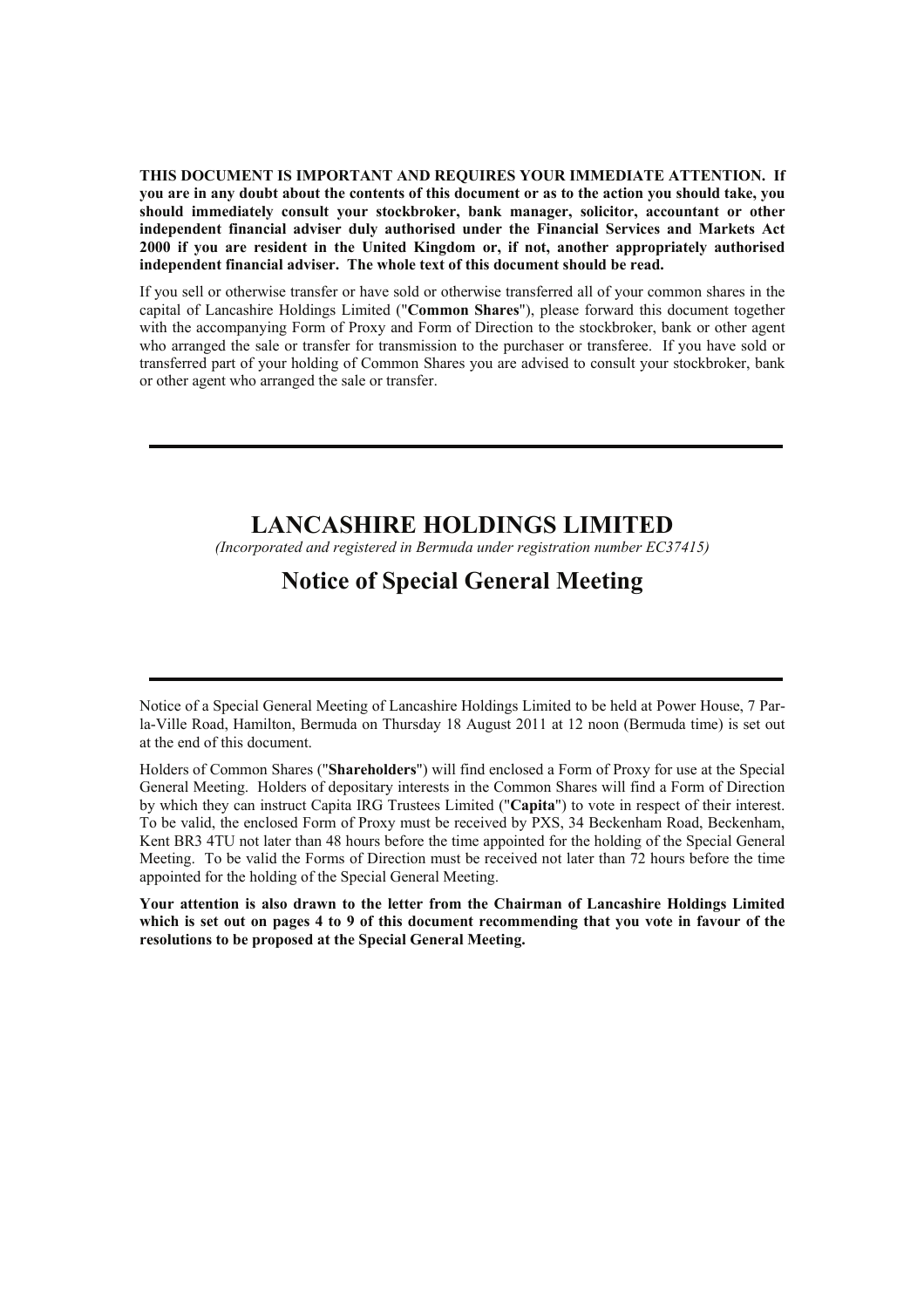#### **Note Regarding Forward-Looking Statements**

Certain statements and indicative projections (which may include modelled loss scenarios) made that are not based on current or historical facts are forward-looking in nature including, without limitation, statements containing the words "will", "intends", "believes", "anticipates", "plans", "projects", "forecasts", "guidance", "intends", "expects", "estimates", "predicts", "may", "can", "seeks", "should", or, in each case, their negative or comparable terminology. All statements other than statements of historical facts including, without limitation, those regarding the tax residency of the Company and its subsidiaries (the "**Group**"), its financial position, results of operations, liquidity, prospects, growth, capital management plans, business strategy, plans and objectives of management for future operations (including development plans and objectives relating to the Group's insurance business) are forwardlooking statements. Such forward-looking statements involve known and unknown risks, uncertainties and other important factors that could cause the actual results, performance or achievements of the Group to be materially different from future results, performance or achievements expressed or implied by such forward-looking statements.

These factors include, but are not limited to: the impact that the Group's future operating results, capital position and rating agency and other considerations have on the execution of any capital management initiatives; the possibility of greater frequency or severity of claims and loss activity than the Group's underwriting, reserving or investment practices have anticipated; the UK temporary period exemption under the current CFC regime not remaining in force for the period intended and not applying to the Company; the UK Government bringing before parliament legislation containing a suitable new CFC regime which is different to the proposals outlined in the consultation document; the legislation and new CFC regime not including a suitable exclusion relating to large risks written in the international insurance market, there being changes in UK government or the UK government policy which may impact the temporary period exemption, the anticipated territorial business exemption or other aspects of the new CFC regime; the impact of the implementation of the change in tax residence on stakeholders of the Company; and changes in other governmental regulations or tax laws in other jurisdictions where the Company conducts business.

These forward-looking statements speak only as at the date of publication. The Company expressly disclaims any obligation or undertaking (save as required to comply with any legal or regulatory obligations including the rules of the London Stock Exchange) to disseminate any updates or revisions to any forward-looking statements to reflect any changes in the Group's expectations or circumstances on which any such statement is based.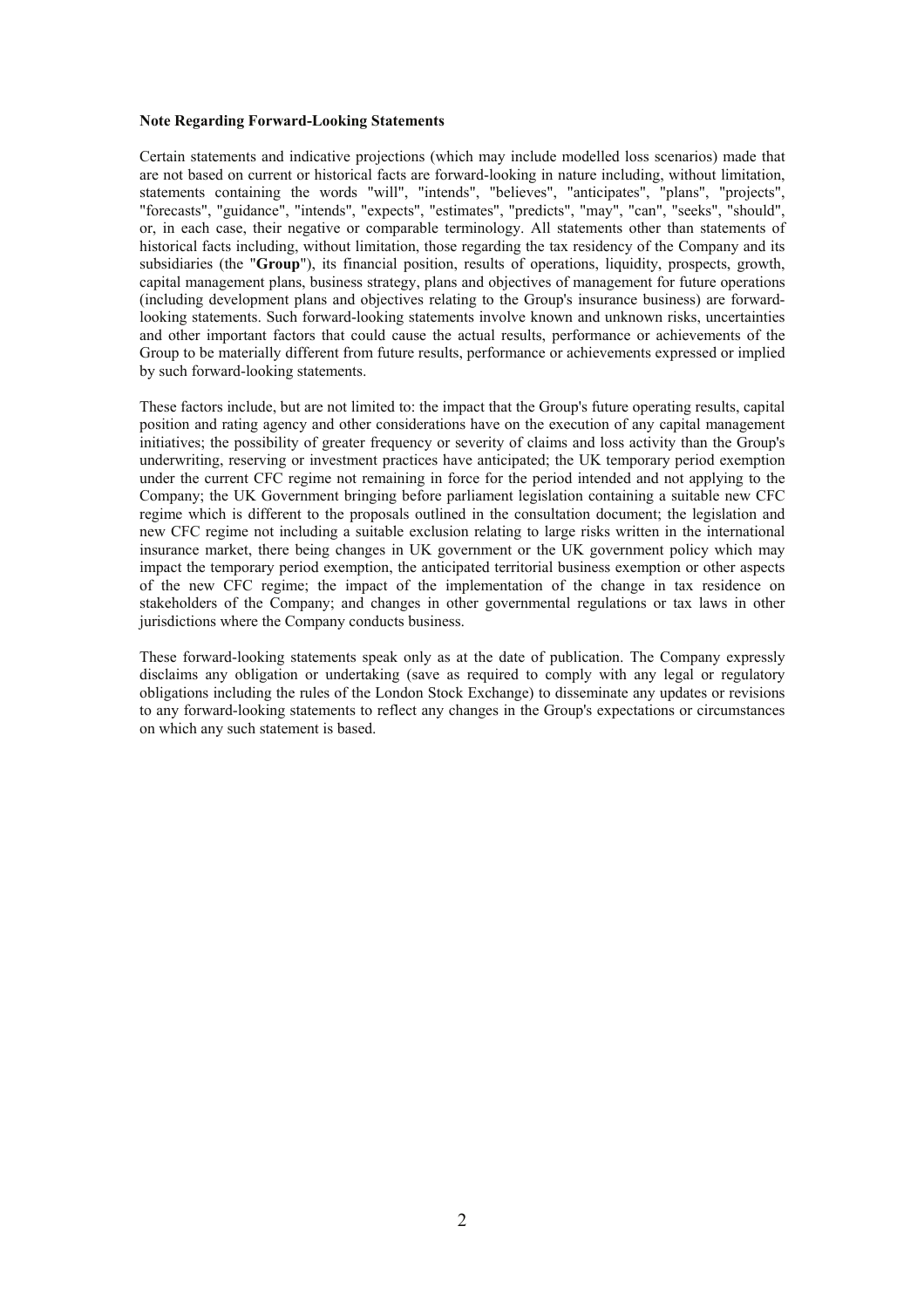## **Expected Timetable of Principal Events**

| Voting record date                                       | 25 July 2011                                |
|----------------------------------------------------------|---------------------------------------------|
| Publication of this document and posting to Shareholders | 27 July 2011                                |
| Latest time and date for receipt of Form of Direction    | 12 noon (Bermuda time) on 15 August<br>2011 |
| Latest time and date for receipt of Form of Proxy        | 12 noon (Bermuda time) on 16 August<br>2011 |
| Time and date of Special General Meeting                 | 12 noon (Bermuda time) on 18 August<br>2011 |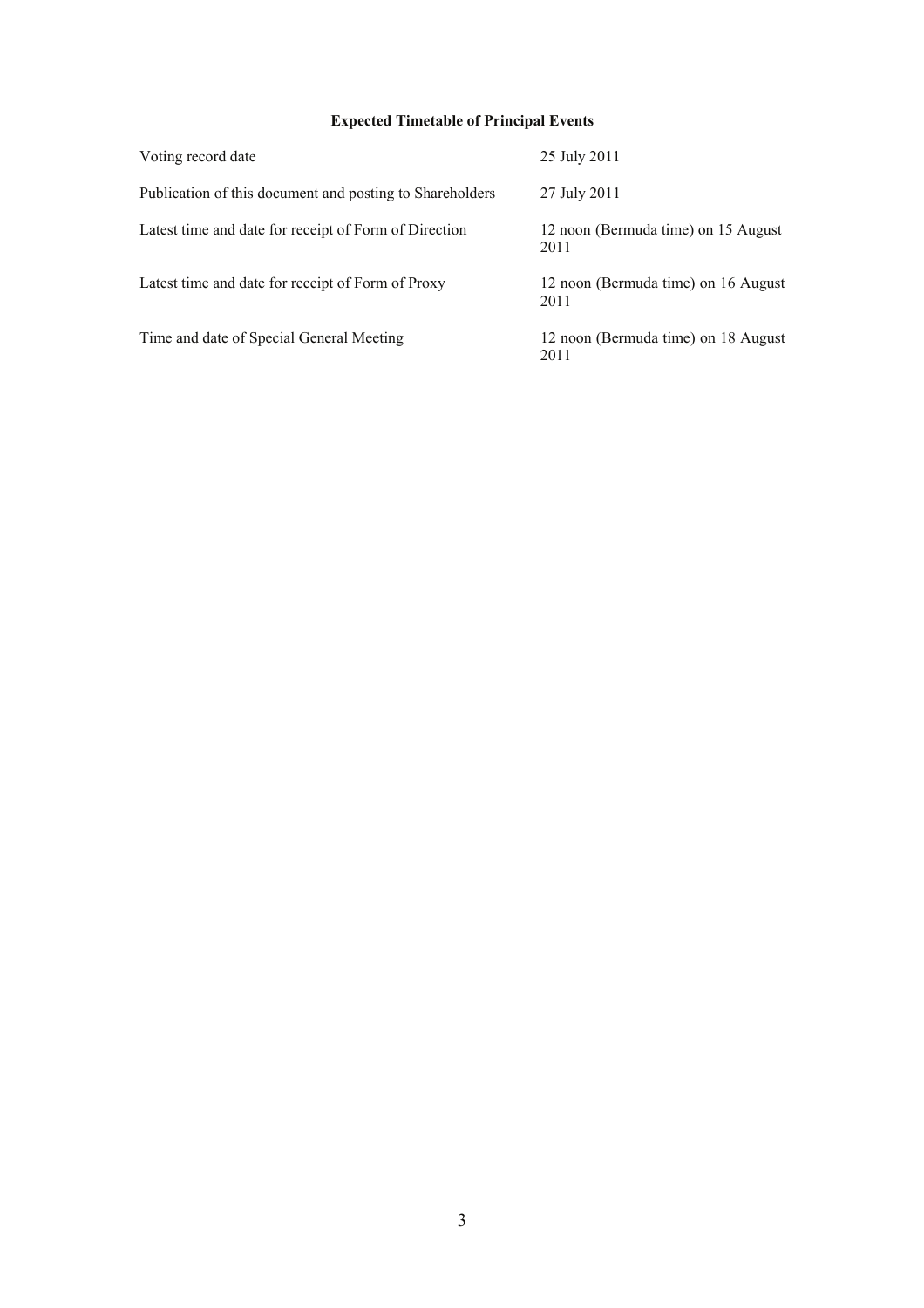## **LETTER FROM THE CHAIRMAN LANCASHIRE HOLDINGS LIMITED (the "Company" or "LHL")**

*(Incorporated and registered in Bermuda under registration number EC37415)* 

*Directors:* 

**John Bishop,** *Non-Executive Director* **Richard Brindle,** *Chief Executive Officer*  **Emma Duncan,** *Non-Executive Director*  **Alex Maloney***, Chief Underwriting Officer* **Neil McConachie,** *President*  **Ralf Oelssner,** *Senior Independent Director* **Robert Spass,** *Non-Executive Director*  **William Spiegel,** *Non-Executive Director*  **Martin Thomas,** *Non-Executive Chairman* 

*Registered Office:*  Power House 7 Par-la-Ville Road Hamilton HM 11 Bermuda

**27 July 2011** 

## **To Shareholders and for information only to holders of depositary interests:**

Dear Shareholder,

## **Notice of Special General Meeting and recommendation to vote in favour of the Resolutions**

I am writing to give you details of the business proposed to be considered at the Company's forthcoming Special General Meeting (the "**SGM**") to be held at Power House, 7 Par-la-Ville Road, Hamilton HM 11, Bermuda on 18 August 2011 at 12 noon (Bermuda time). The notice convening the SGM is set out at the end of this document.

#### **Summary background to the business to be considered**

This SGM, which was approved at a meeting of the board of directors of the Company (the "**Board**") held on 26 July 2011, is being convened for two different purposes.

First, at the Annual General Meeting of the Company held on 5 May 2011 (the "**AGM**"), the Board had sought the approval of the Shareholders to grant authority for the directors of the Company (the "**Directors**") to allot and issue Common Shares up to an aggregate nominal value of US\$8,430,121 on a non pre-emptive basis, such amount being approximately 10 per cent. of the Company's issued share capital as at the date of the notice convening the AGM. This resolution was not passed by the requisite number of Shareholders. The Board wishes to put this resolution to the Shareholder vote again.

Shareholders may wish to ask why, this matter having been tabled for Special Resolution at the AGM in May, and that vote having been lost, the Board is now tabling a vote on the same issue again. It is because the Board does not believe the vote in May was truly representative of Shareholders' views. Overall the participation of Shareholders at the AGM on this issue (taking those in favour and those against) involved only 44 per cent. of all Shareholders, such that the 20 million Common Shares voted against the resolution amounted to only 13.1 per cent. of the Company's Shareholders.

The Board accepts responsibility for not having engaged more actively on this issue with those Shareholders, who it believes to be well over 75 per cent. of the Shareholder base, who would prefer the Company to maintain the ability to act quickly to raise equity capital when market circumstances so dictate. This ability to act quickly can be hugely significant. The Company operates in a market that rewards the fastest to react, those who can play a role in benchmarking an adjusted pricing regime, as well as meeting brokers' needs for immediate capacity. In this way, first movers make the new market. The Board is recommending that Shareholders vote for this first mover advantage and that those who voted against last time should re-consider.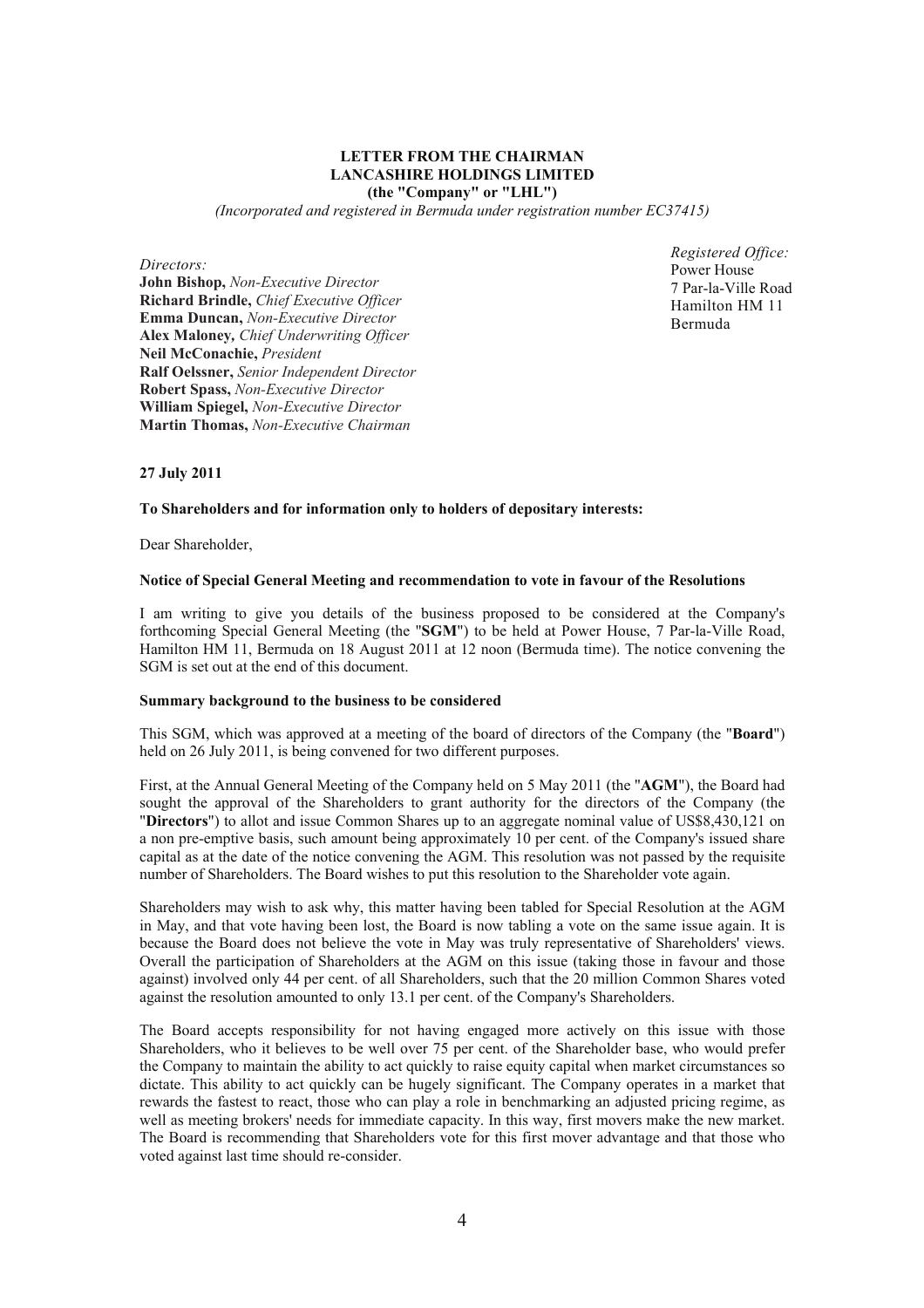As Richard Brindle, our Group CEO, has recently said:

"It has always been a key part of the Lancashire story, part of its very DNA if you will, that the Company will react nimbly and quickly, not only in reducing levels of risk where rating has been inadequate such as this year's US catastrophe market, but in sharply increasing exposures subsequent to large market losses, where rates move up rapidly in certain classes or regions of the world. We have done this consistently since our inception, most recently in Australasia and Japan after the various natural catastrophes there, but the opportunities were not of such magnitude as to leave us requiring more capital. However, the market is now in an uncertain state and a major hurricane in the US this wind season, for example, could create a broadly-based hard market, and we believe the vast majority of our Shareholders would expect and indeed want us to use every tool at our disposal to raise capital quickly and help shape the ensuing market. This is one such tool, and an important one at that, so we urge all Shareholders to vote in favour."

Secondly, also at the Board meeting on 26 July 2011, the Board approved a proposal to achieve the migration of LHL's tax residence from Bermuda to the United Kingdom. The second purpose of the SGM is for Shareholders to consider and approve various amendments to the Company's bye-laws (the "**Bye-laws**") in connection with the migration of the tax residence to the United Kingdom by allowing board meetings to be held in the UK. It is intended that the Company will become UK tax resident on 1 January 2012.

## **Resolution 1: Grant of authority to allot shares for cash on a non pre-emptive basis – rationale for the recommendation of the Board**

At the AGM held in May 2011, pursuant to Bye-law 2.6 of the Bye-laws, the Board had sought Shareholders' approval to grant authority for the Directors of the Company to allot and issue Common Shares up to an aggregate nominal value of US\$8,430,121 on a non pre-emptive basis, such amount being approximately 10 per cent of the Company's issued share capital as at the date of the notice convening the AGM. As a Special Resolution (as defined in the Bye-laws), this resolution needed to be passed by a majority of not less than 75 per cent. of those Shareholders who voted on it but only 69 per cent. of the votes cast were in favour. Accordingly, this resolution was not passed.

The Bye-laws of the Company require that, unless Shareholders resolve otherwise, any Equity Securities (as defined in Bye-law 2.5(g)) allotted for cash must be offered to existing Shareholders *pro rata* to their existing shareholdings. The Bye-laws permit this requirement to be disapplied and the purpose of the resolution was to authorise the Board to issue Common Shares as if such provisions did not apply in certain circumstances, when the Board considers that to do so would be in the best interests of the Company. The Board notes that the amount of the pre-emption disapplication for which authority had been requested is above the 5 per cent. level which is considered routine by UK investor groups. While a larger percentage is not routine, the Board had considered in detail the specific strategic and business case for authorising a larger pre-emption disapplication, in line with the principles published by the UK Pre-emption Group and which are supported by UK investor groups. The Company has historically sought, and has historically achieved, Shareholder approval for the issue of new equity on a non pre-emptive basis of up to 10 per cent. of issued share capital (and, in 2008, up to 15 per cent.).

The Board continues to consider that is in the best interests of the Company and its Shareholders to be able to raise an increased amount of additional capital as quickly as possible. Accordingly, the Board requests that Shareholders again consider the resolution to be put forward at the SGM to authorise the Directors to allot and issue Common Shares on a non pre-emptive basis up to an aggregate nominal value of US\$8,430,121, such amount being approximately 10 per cent. of the Company's issued share capital as at the date of this document.

The Board has no immediate intention to use this authority; however, if current capital levels are reduced, the Board considers that it is important to provide the Company with immediate access to a full range of financing options both from a risk management perspective and to reinforce the Company's strategy of managing capital actively and prudently. Unless otherwise renewed or revoked by the Shareholders in general meeting this authority will expire at the conclusion of the AGM of the Company in 2012 or, if earlier, 15 months from the date the relevant resolution is passed.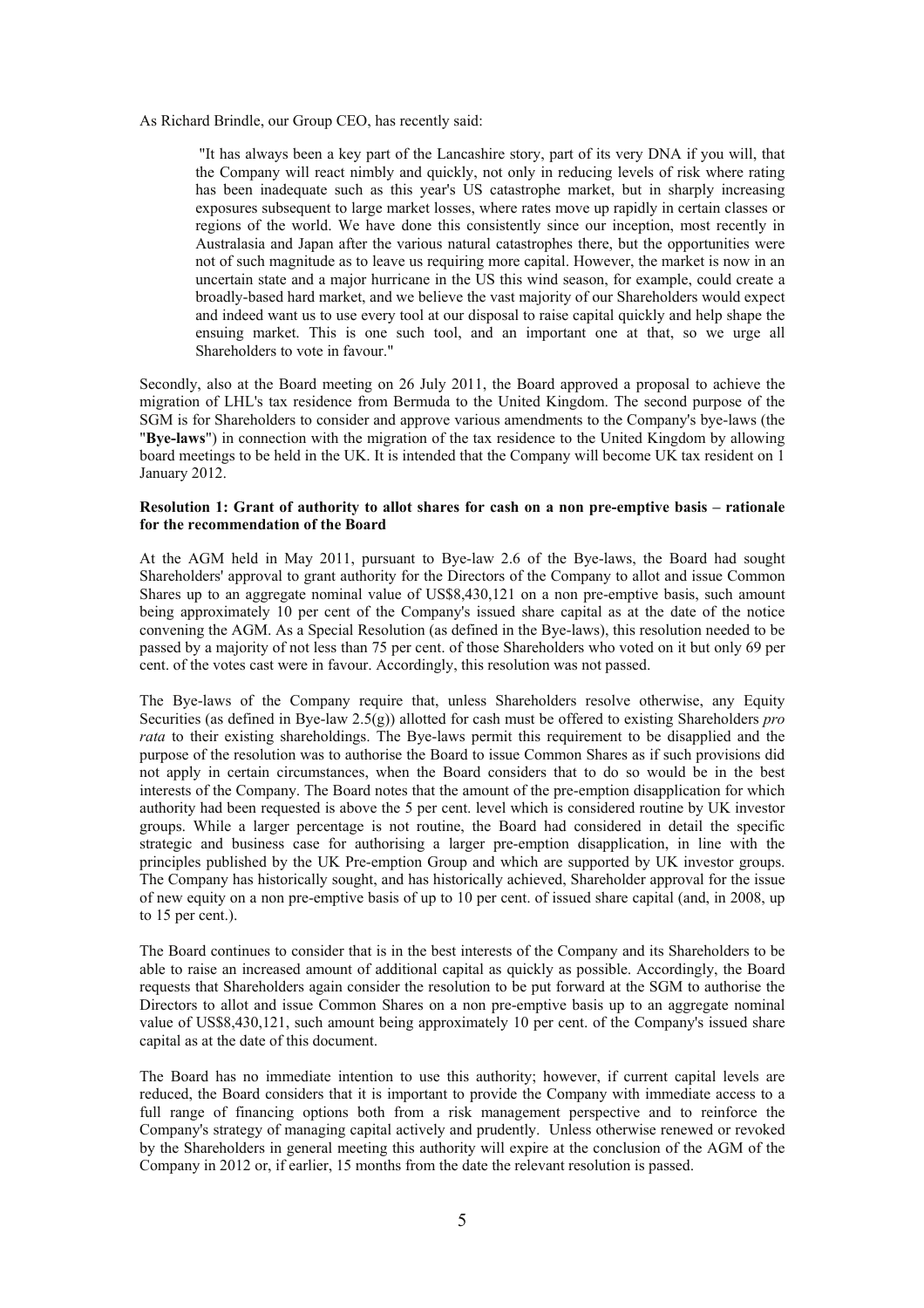The Board considers that the reasons discussed below satisfy many of the critical considerations relating to non-routine requests for disapplication set out in the Pre-Emption Group's Guidelines.

#### *Our track record in capital management*

The Company has a strong track record of generating shareholder value. In the five years since its inception, the Company has produced consistently strong results, demonstrated not least by a combined ratio of 56.7 per cent. and a compound annual return on equity of 20.3 per cent. in the Company's first five years. For 2010, net profit after tax was US\$330.8 million or US\$1.86 diluted earnings per common share and return on equity was 23.3 per cent. These results have been achieved through a combination of rigorous underwriting discipline and nimble capital management. The Board urges Shareholders to continue to show confidence in its judgement to achieve these robust results.

The Company's track record in managing capital responsibly is as follows. As at 30 June 2011 the Company had returned US\$1,137.2 million to Shareholders since inception (excluding any interim dividend for 2011). This represents 116.2 per cent. of the Company's initial share capital. The Company aims to carry what it considers as the right level of capital at all times.

With this in mind, the Company has utilised three distinct capital management strategies, including the repurchase of Common Shares pursuant to its share repurchase programme, the payment of ordinary dividends and the payment of special dividends. Since inception, the Company has repurchased US\$311.5 million of Common Shares. The Company's stated policy on dividends provides for the payment of a recurring annual dividend, supplemented by special dividends from time to time when there are insufficient business reasons to utilise all capital held. In three out of five years since inception the Company has paid substantial special dividends to its Shareholders after the windstorm season.

The Board considers nimbleness in its capital management as one of the Company's core strengths and also a key feature which distinguishes the Group from its competitors. The possibility of raising capital very quickly through the issue of new equity is a significant component to the Group's ability to act nimbly and for this reason the Company has historically sought, and has historically achieved, Shareholder approval for the issue of new equity on a non pre-emptive basis of up to 10 per cent. of issued share capital (and in 2008, up to 15 per cent.).

If current capital levels are reduced in the short-term, the Board considers that it is important to provide the Company with immediate access to a full range of financing options both from a risk management perspective and to reinforce the Company's strategy of managing capital actively and prudently.

## *Underwriting opportunities and competitive position*

The Group may have substantial exposure to losses resulting from natural disasters and other catastrophic events and any large loss event is likely to impact on pricing and capacity across the insurance market. When a market changing event occurs (such as happened with the World Trade Centre attack in 2001 and Hurricanes Katrina, Rita and Wilma in 2005), having the ability to raise additional capital through the issue of new Common Shares as quickly as possible means the Company is well-positioned to capitalise on underwriting opportunities, such as hardening rates, as soon as possible following the event.

The cyclical nature of the insurance market and the impact of loss events on pricing and capacity means the Company should position itself to be able to take advantage of underwriting opportunities when they present themselves, for instance following large industry losses. The Board notes that the Company writes a diverse portfolio of insurance business and it is therefore appropriate for the Company to position itself to be able quickly to take advantage of market opportunities or react to loss events throughout the year and not just during the hurricane season.

In addition, the Board considers that the pre-emption requirement puts the Group at a competitive disadvantage. Many of the Group's competitors, such as those not listed on the London Stock Exchange or which are not UK-incorporated public limited companies, may raise equity capital more quickly without first making pre-emptive offers. Typically, capital raises on a pre-emptive basis (for example, rights issues and open offers) can take up to 8 weeks, by which time the opportunity may well have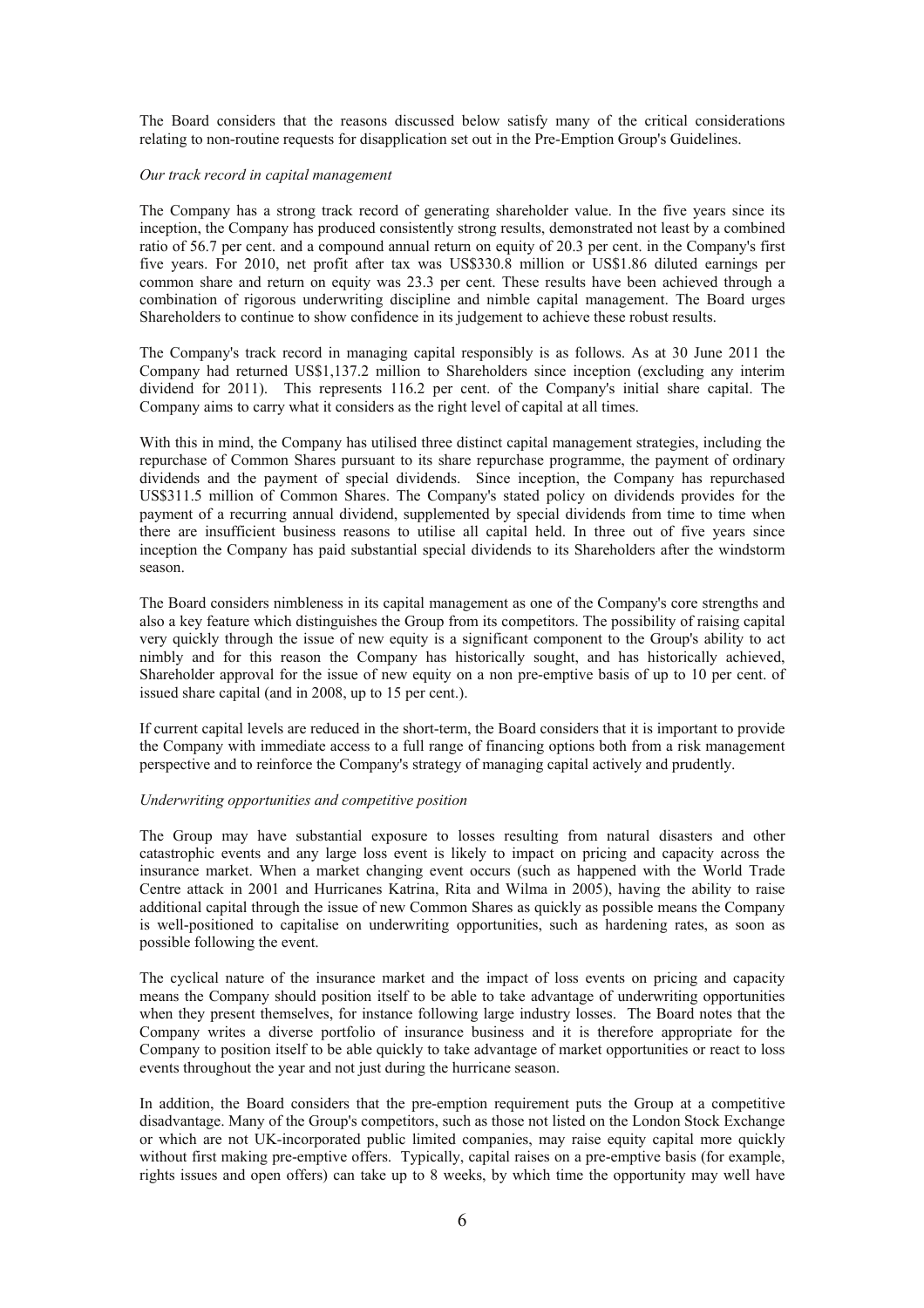ceased to exist. By having the authority to allot and issue up to (but no more than) 10 per cent. of the Company's issued share capital, the Board believes that it will be able to respond more quickly and in a similar way as some of its competitors.

The Board considers that it is in the best interests of the Company to be able to raise additional capital by non pre-emptive share issues in order to maintain the financial strength ratings of the Group ("A" (Excellent) from A.M. Best, "A3" from Moody's and "A-" from Standard & Poor's) following large loss events. If the Company does not have such flexibility, it could be at a competitive disadvantage, particularly if industry ratings are impacted by large loss events.

### *Use of additional capital*

In the event that additional capital is required, the Board will consider various available financing methods to determine the most appropriate means of raising capital before carrying out a non preemptive issue of equity. Although the Board has no current intention to raise capital this way, it considers it desirable due to the flexibility it will afford.

In addition, in accordance with best practice and the advice of UK investor groups, the Board does not intend to use any Common Shares pursuant to this authority at a discount of greater than 5 per cent. of the market price at the time of any such issue.

Capital raising after a significant loss event is not a power that would be used lightly. It may be that the Company would wish to raise some capital immediately, with a second tranche being raised through the slower process entailed by a rights issue. The Company has a track record in managing capital responsibly, as detailed above.

## **Resolution 2: Migration of the Company's tax residence – rationale for the recommendation of the Board**

The Board has approved a proposal to achieve the migration of LHL's tax residence from Bermuda to the United Kingdom. For a non-UK incorporated company like LHL, tax residence depends on the location from where a company is centrally managed and controlled. This may be a different jurisdiction from the one where a company is registered and incorporated. Tax residency and domicile need not be in the same jurisdiction.

Since inception, it has been necessary for LHL to be tax resident outside the United Kingdom to avoid being subject to UK corporation tax on the profits of Lancashire Insurance Company Limited ("**LICL**"), its Bermuda-based insurance subsidiary, under the UK controlled foreign company ("**CFC**") regime. However, the UK Finance Act 2011, which was given Royal Assent on 19 July 2011, permits the profits of qualifying CFCs to be temporarily exempt from UK corporation tax, subject to certain qualifying conditions. The Board has received confirmation from Her Majesty's Revenue & Customs ("**HMRC**") that, on the basis of the current facts and circumstances disclosed to HMRC, LICL meets the requirements for the temporary period exemption. Accordingly, for the first time since inception LHL can become tax resident in the United Kingdom with no impact on its UK tax position as a result of the UK CFC regime. LHL currently intends to remain incorporated in Bermuda and LICL will continue to operate and be tax resident in Bermuda.

The Board considers that the UK is a natural home for LHL. London remains the centre of the insurance market and is already an important trading centre for the Group. Through Lancashire Insurance Company (UK) Limited, the majority of the Group's premiums written, the majority of its employees and the majority of its senior management are already based in the United Kingdom.

Moreover, the Board considers that the migration is likely to improve long-term returns by facilitating the more timely and efficient operation of the Board and management, most notably through enabling executive management to make Group decisions in the United Kingdom. The UK move should also reduce operational and frictional costs, enabling the recruitment of executive management from a wider UK pool, improving access to the UK talent pool and reducing Bermuda employee costs and work permit restrictions. As the migration of tax residence will allow management decisions to be made in the United Kingdom, the Company proposes to amend the Bye-laws to allow Board meetings to be held in the United Kingdom.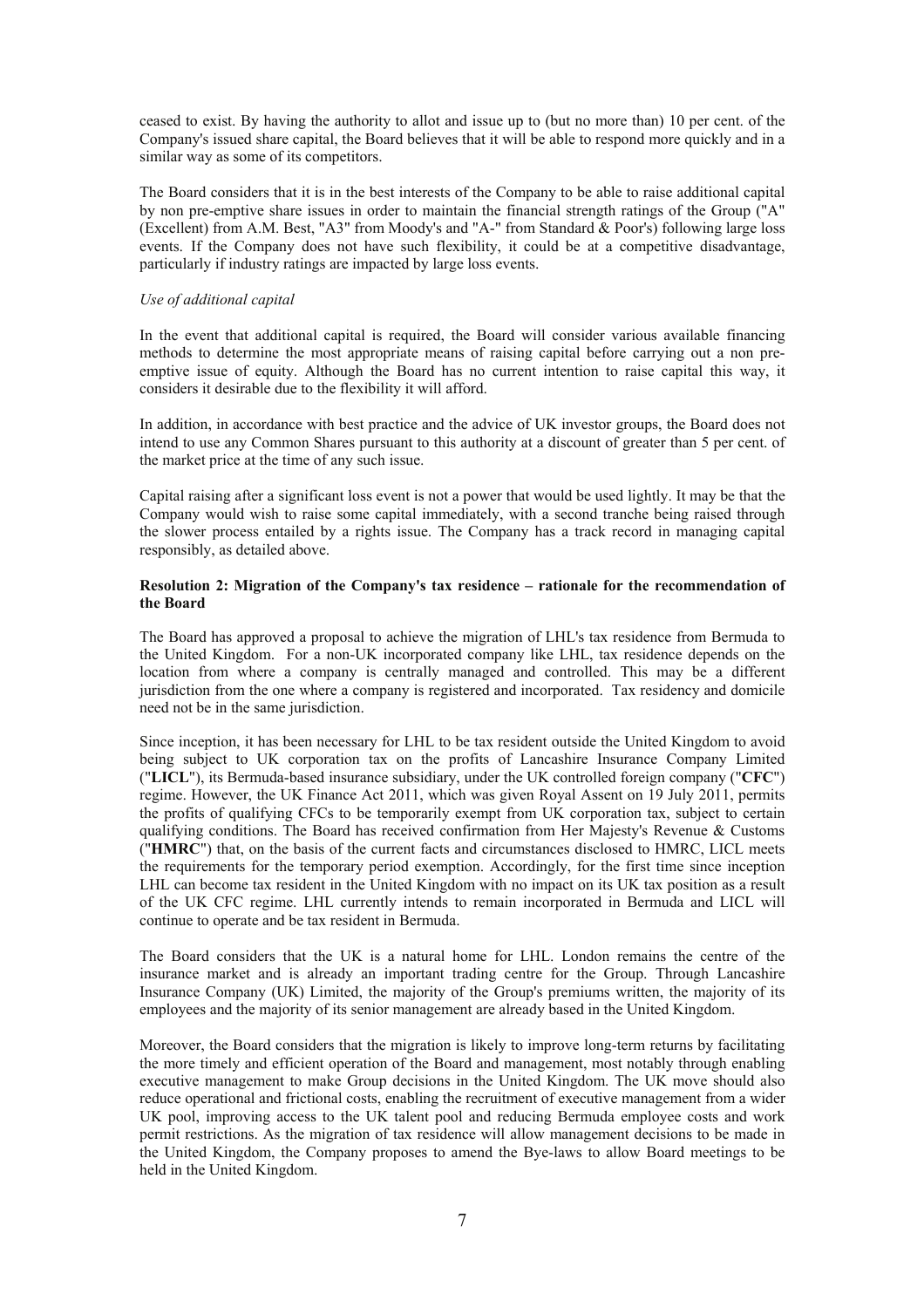LHL intends to become UK tax resident on 1 January 2012. This means that the temporary period exemption should apply until 31 December 2014.

In addition, the UK government is in the process of introducing further changes to the UK CFC regime which may permanently exempt genuine overseas insurance operations of the CFC of a UK tax resident insurance group, such as LICL, although the timing or outcome of this process is not yet known.

### **Resolutions to authorise the Company to amend its Bye-laws**

In connection with the migration of tax residence, the Company is proposing to amend the Bye-laws in order to remove the restrictions on holding Board and shareholder meetings in the UK and certain other similar restrictions. Accordingly, the Board is seeking Shareholders' approval at the SGM to amend the Bye-laws as follows:

- (i) To amend Bye-law 22 to remove the restriction on annual general meetings being held in the United Kingdom.
- (ii) To amend Bye-law 23 to remove the restriction on special general meetings being held in the United Kingdom.
- (iii) To amend Bye-law  $56(g)$  to remove the restriction that committees appointed by the Board must consist of a majority of members who are non-resident for tax purposes in the United Kingdom.
- (iv) To amend Bye-law 56(h) to remove the restriction that any delegation of the Board's powers must be to a person resident outside the United Kingdom.
- (v) To amend Bye-law 64 to remove the restriction on Board meetings being held in the United Kingdom.
- (vi) To amend Bye-law 66 to remove the restriction on the participation by telephone, electronic or other communication facilities in meetings by Directors who are physically present in the United Kingdom.
- (vii) To amend Bye-law 67 to remove the provision that no meeting of the Board shall be quorate if the majority of the Directors present consist of persons who are personally resident in the United Kingdom for tax purposes.
- (viii) To amend Bye-law 70 to remove the restriction on the signature by Directors of written resolutions when physically present in the United Kingdom.
- (ix) To amend Bye-law 75.2 to remove the restriction on records of account being kept in the United Kingdom.

A draft version of those Bye-laws which are proposed to be amended and incorporating the above changes is enclosed at Appendix 1.

#### **Voting**

**A Form of Proxy for use by Shareholders at the SGM is enclosed with this document. Whether or not you propose to attend the SGM, you are urged to complete and sign the Form of Proxy in accordance with the instructions printed thereon and to return it to the Company's Registrars, PXS, 34 Beckenham Road, Beckenham, Kent BR3 4TU, as soon as possible and in any event so as to be received no later than 12 noon (Bermuda time) on 16 August 2011 (48 hours before the time appointed for the holding of the SGM). The return of a completed Form of Proxy will not preclude you from attending the Special General Meeting and voting in person, should you so wish.** 

**Holders of depositary interests in the Company wishing to instruct Capita to vote in respect of the holder's interest should use the enclosed Form of Direction. The completed Form of Direction must be received by PXS, 34 Beckenham Road, Beckenham, Kent BR3 4TU, as soon as**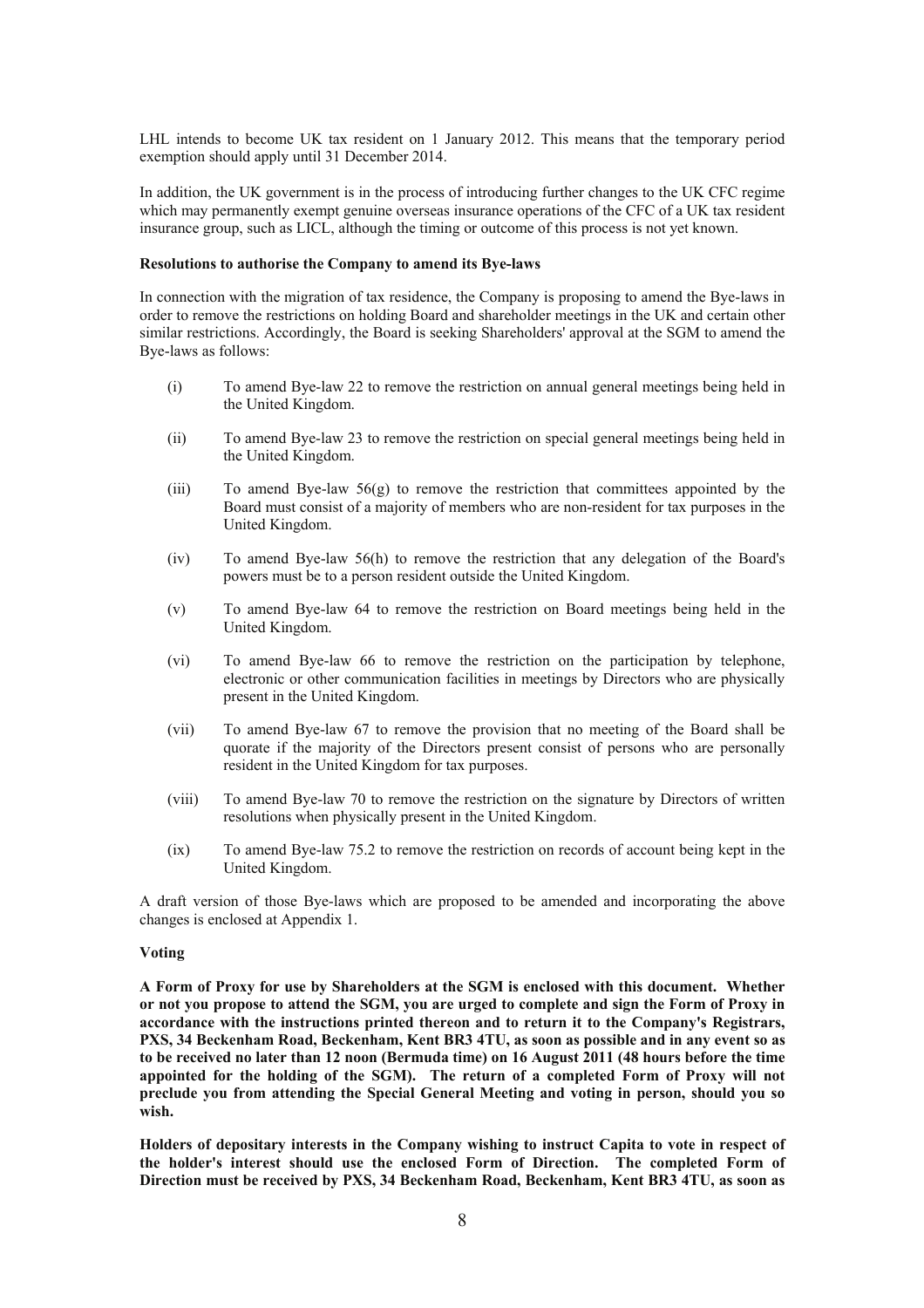**possible and in any event so as to be received no later than 12 noon (Bermuda time) on 15 August 2011 (72 hours before the time appointed for the holding of the SGM).** 

## **Record Date**

Only Shareholders entered on the register of members of the Company at 5.00 p.m. (Bermuda time) on 25 July 2011 shall be entitled to attend and vote at the meeting in respect of the number of Common Shares registered in their name at that time. Changes to entries on the register of members after 5.00 p.m. (Bermuda time) on 25 July 2011 shall be disregarded in determining the rights of any person to attend or vote at the meeting. The length of time between the record date and the SGM is necessary to allow sufficient time to complete the voting cut-back calculations as required by Bye-laws 40 and 41 (inclusive) of the Bye-laws of the Company.

## **Recommendation**

The Directors believe that the resolutions to be proposed at the SGM and set out in the notice convening the SGM are in the best interests of the Company and its Shareholders as a whole, for the reasons stated. Accordingly, the Board recommends Shareholders to vote in favour of all resolutions to be proposed at the SGM. Each Director who holds Common Shares in the Company intends to vote in favour of all the resolutions in respect of his or her own shareholding.

Yours faithfully,

**Martin Thomas**  *Chairman*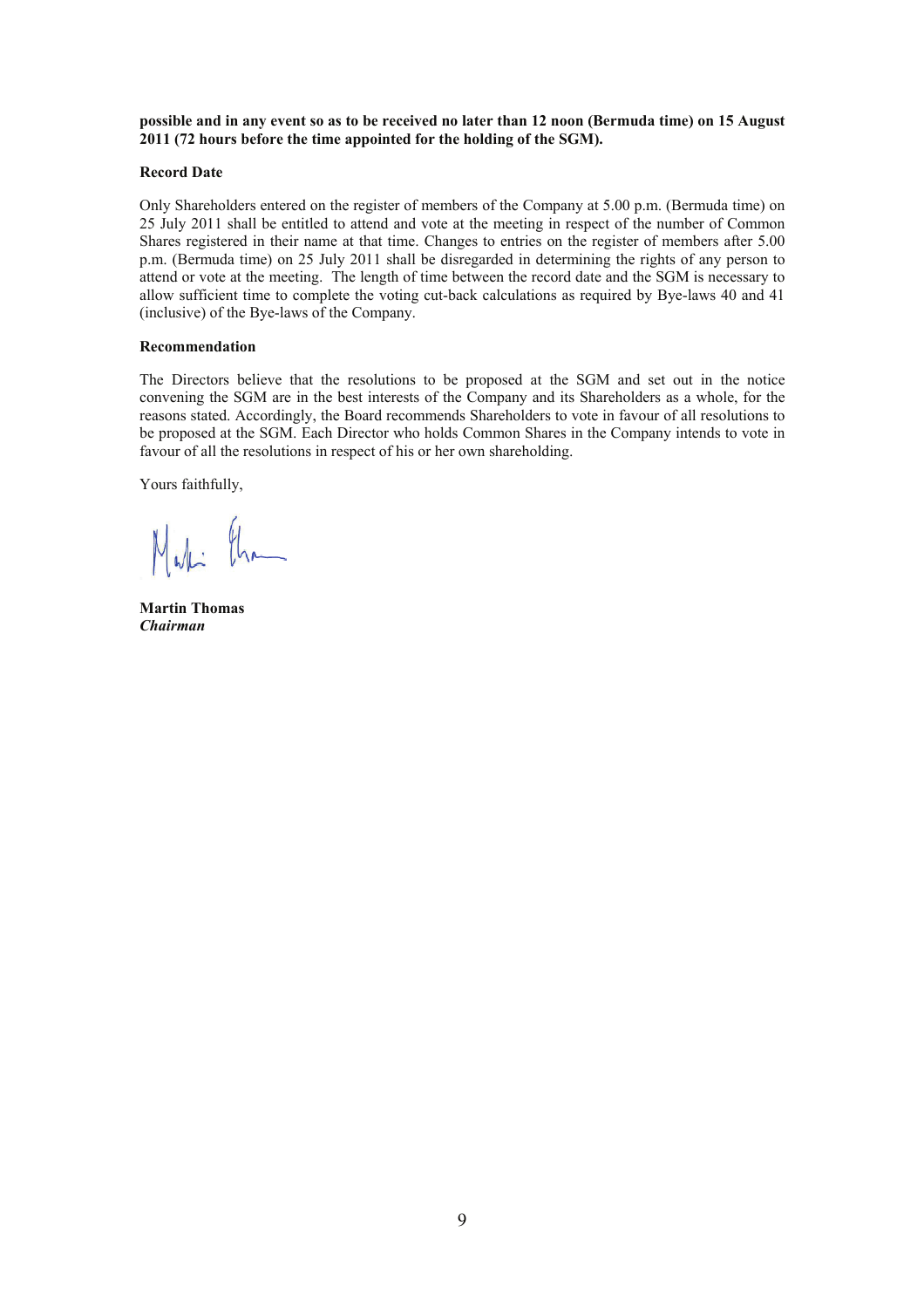## **LANCASHIRE HOLDINGS LIMITED NOTICE OF SPECIAL GENERAL MEETING**

**NOTICE IS HEREBY GIVEN** that a Special General Meeting of the Company will be held at Power House, 7 Par-la-Ville Road, Hamilton, Bermuda on Thursday 18 August 2011 at 12 noon (Bermuda time), for the purpose of considering and, if thought fit, passing the following resolutions.

Resolution 1 will be considered and, if thought fit, passed as a Special Resolution (as defined in the Bye-laws) and Resolution 2 as an ordinary resolution.

## **1. Granting authority for the Company to issue shares for cash on a non pre-emptive basis**

 That the Directors of the Company be authorised, in accordance with Bye-law 2.6 of the Company's Bye-laws, to allot and issue Common Shares for cash (pursuant to the authority conferred by resolution 9 passed at the annual general meeting of the Company held on 5 May 2011) as if Bye-law 2.5(a) of the Company's Bye-laws did not apply to such authority up to an aggregate nominal value of US\$8,430,121, such amount being approximately 10 per cent. of the Company's issued share capital as at the date of this document, provided that unless otherwise renewed or revoked by a resolution of the Shareholders in general meeting this authority will expire at the conclusion of the annual general meeting of the Company in 2012 or, if earlier, 15 months from the date this resolution is passed and provided that the Company may before such expiry make any offer or agreement which would or might require Common Shares to be allotted after such expiry and the directors may allot such Common Shares in pursuance of such offer or agreement as if Bye-law 2.5(a) did not apply.

## **2. Approval of various amendments to the Company's Bye-laws**

That the Company's Bye-laws be amended as follows:

- (i) that Bye-law 22 be amended by the removal of the restriction on annual general meetings being held in the United Kingdom;
- (ii) that Bye-law 23 be amended by the removal of the restriction on special general meetings being held in the United Kingdom;
- (iii) that Bye-law  $56(g)$  be amended by the removal of the restriction that committees appointed by the Board must consist of a majority of members who are non-resident for tax purposes in the United Kingdom;
- (iv) that Bye-law 56(h) be amended by the removal of the restriction that any delegation of the Board's powers must be to a person resident outside the United Kingdom;
- (v) that Bye-law 64 be amended by the removal of the restriction on Board meetings being held in the United Kingdom;
- (vi) that Bye-law 66 be amended by the removal of the restriction on the participation by telephone, electronic or other communication facilities in meetings by Directors who are physically present in the United Kingdom;
- (vii) that Bye-law 67 be amended by the removal of the provision that no meeting of the Board shall be quorate if the majority of the Directors present consist of persons who are personally resident in the United Kingdom for tax purposes;
- (viii) that Bye-law 70 be amended by the removal of the restriction on the signature by Directors of written resolutions when physically present in the United Kingdom; and
- (ix) that Bye-law 75.2 be amended by the removal of the restriction on records of account being kept in the United Kingdom.

#### **BY ORDER OF THE BOARD**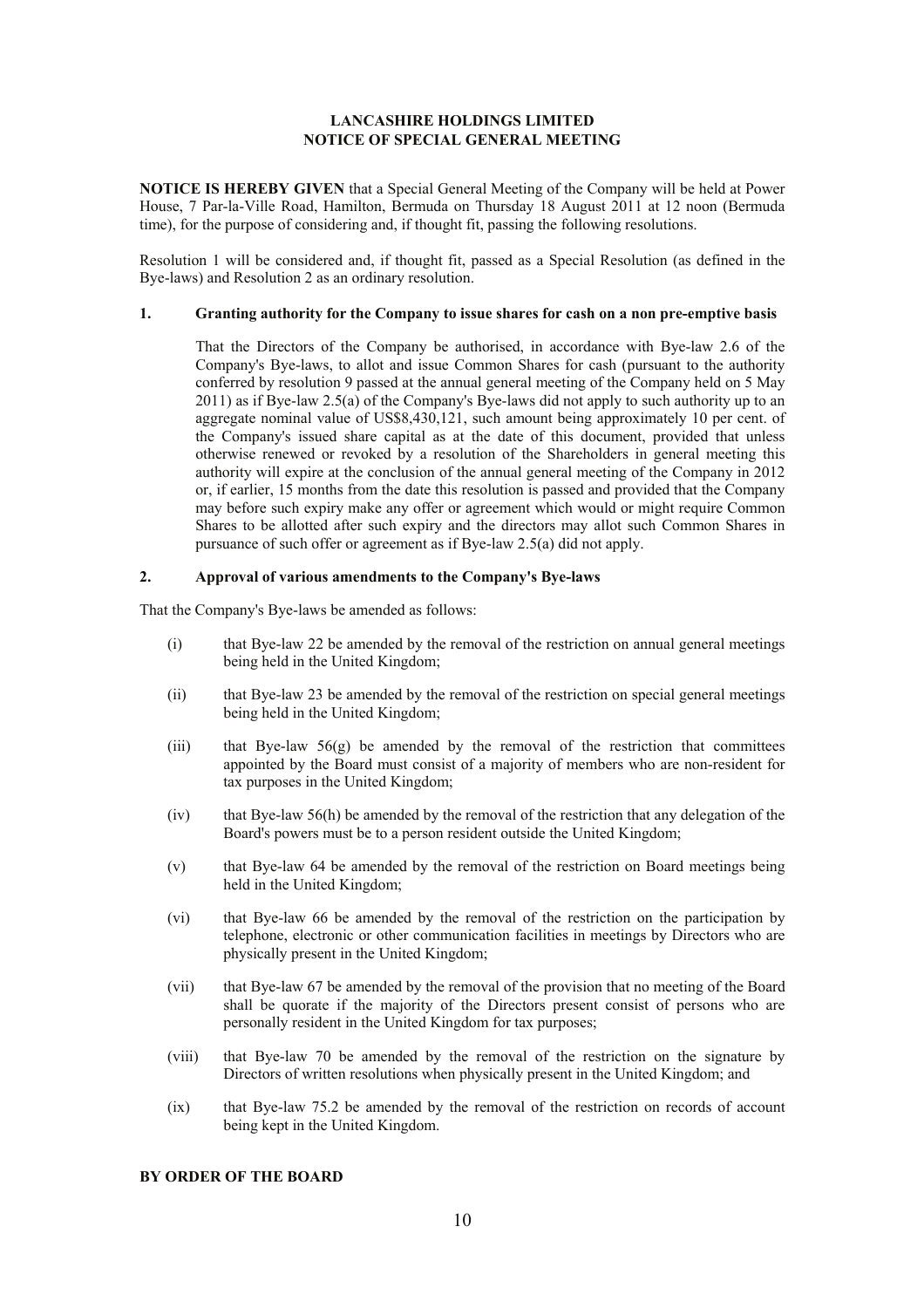## **Christopher Head**

*Company Secretary* 

27 July 2011

Registered Office: Power House 7 Par-la-Ville Road Bermuda Hamilton HM 11 Bermuda

Registration number: EC37415

## **Notes:**

- (i) A Shareholder entitled to attend and vote at the meeting convened by this notice or any adjournment thereof is entitled to appoint one or more proxies to attend and to vote instead of him. A proxy need not be a member of the Company.
- (ii) To be valid, the enclosed Form of Proxy must be received by PXS, 34 Beckenham Road, Beckenham, Kent BR3 4TU, not later than 48 hours before the time appointed for the holding of the Special General Meeting.
- (iii) Any holders of depositary interests in the Company wishing to instruct Capita to vote in respect of the holder's interest should use the enclosed Form of Direction. The completed Form of Direction must by received by PXS, 34 Beckenham Road, Beckenham, Kent BR3 4TU, not later than 72 hours before the time appointed for the holding of the Special General Meeting.

Only those Shareholders entered on the register of members of the Company at 5.00 p.m. (Bermuda time) on 25 July 2011 shall be entitled to attend and vote at the meeting in respect of the number of Common Shares registered in their name at that time. Changes to entries on the register of members after 5.00 p.m. (Bermuda time) on 25 July 2011 shall be disregarded in determining the rights of any person to attend or vote at the meeting.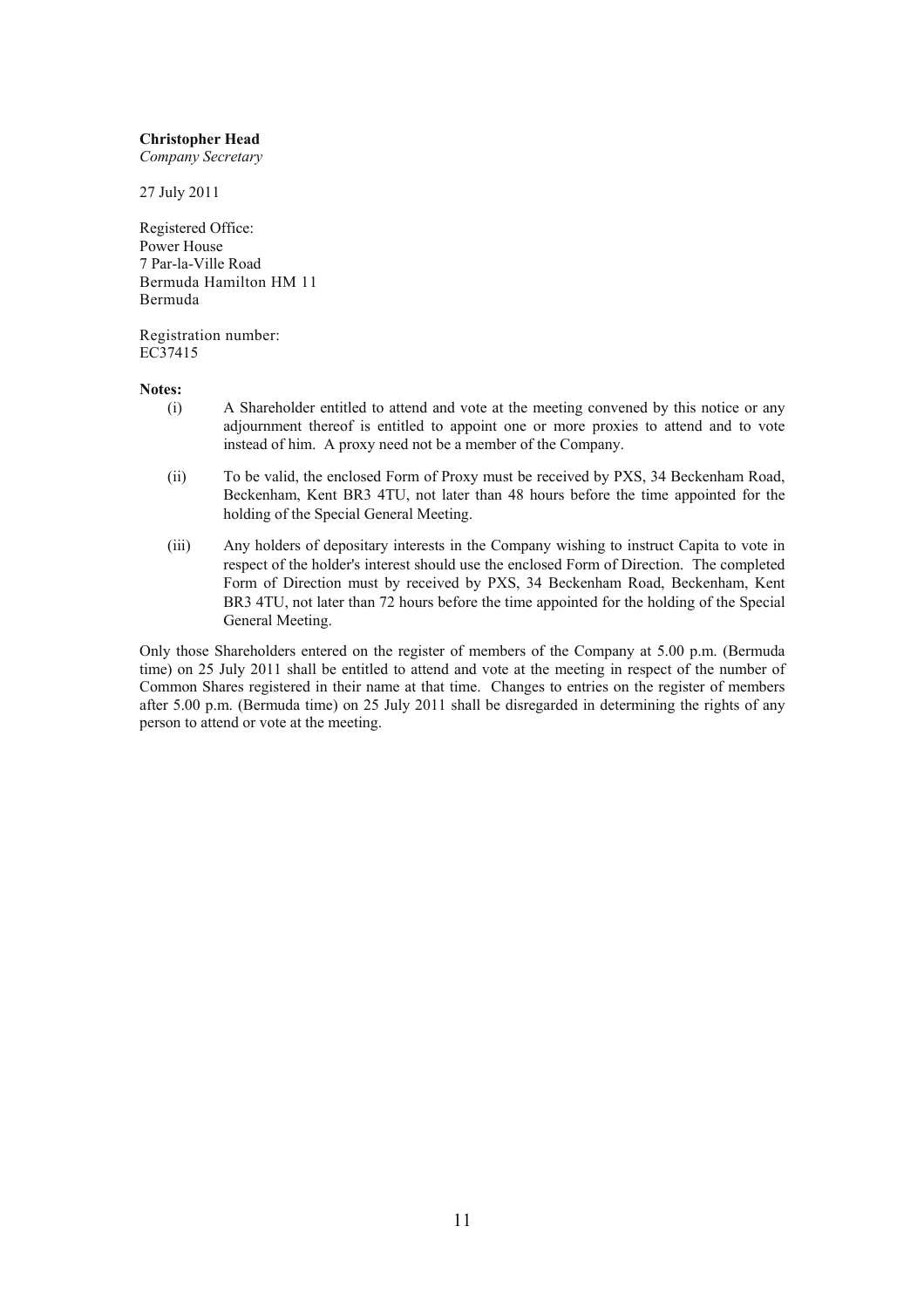## **Appendix 1 – proposed amended Bye-laws of Lancashire Holdings Limited**

#### **MEETINGS OF MEMBERS**

## **22. Annual General Meetings**

The annual general meeting of the Company shall be held each year (other than the year of incorporation) at such time and place as the President or the Chairman (if any) or the Board shall appoint, provided that no annual general meeting shall be held in the United Kingdom.

### **23. Special General Meetings**

The President or the Chairman (if any) or the Board may convene a special general meeting of the Company whenever in their judgment such a meeting is necessary<del>, provided that no special general meeting shall be held in the United</del> Kingdom.

## **DIRECTORS AND OFFICERS**

## **56. Powers of the Board of Directors**

The Board may:

…

- (g) delegate any of its powers (including the power to sub-delegate) to a committee appointed by the Board which may consist partly or entirely of non-Directors, provided that every such committee shall conform to such directions as the Board shall impose on them and provided further that the meetings and proceedings of any such committee shall be governed by the provisions of these Bye-laws regulating the meetings and proceedings of the Board, so far as the same are applicable and are not superceded by directions imposed by the Board-and provided also that such committee shall consist of a majority of members who are non-resident for tax purposes in the United Kingdom;
- (h) delegate any of its powers (including the power to sub-delegate) to any person on such terms and in such manner as the Board may see fit provided that such person is resident outside the United Kingdom whether nominated directly or indirectly by the Board;

…

### **MEETINGS OF THE BOARD OF DIRECTORS**

### **64. Board Meetings**

The Board may meet for the transaction of business, adjourn and otherwise regulate its meetings as it sees fit, provided that no meeting of the Board shall be held in the United Kingdom. Subject to the provisions of these Bye-laws, a resolution put to the vote at a meeting of the Board shall be carried by the affirmative votes of a majority of the votes cast and in the case of an equality of votes the resolution shall fail.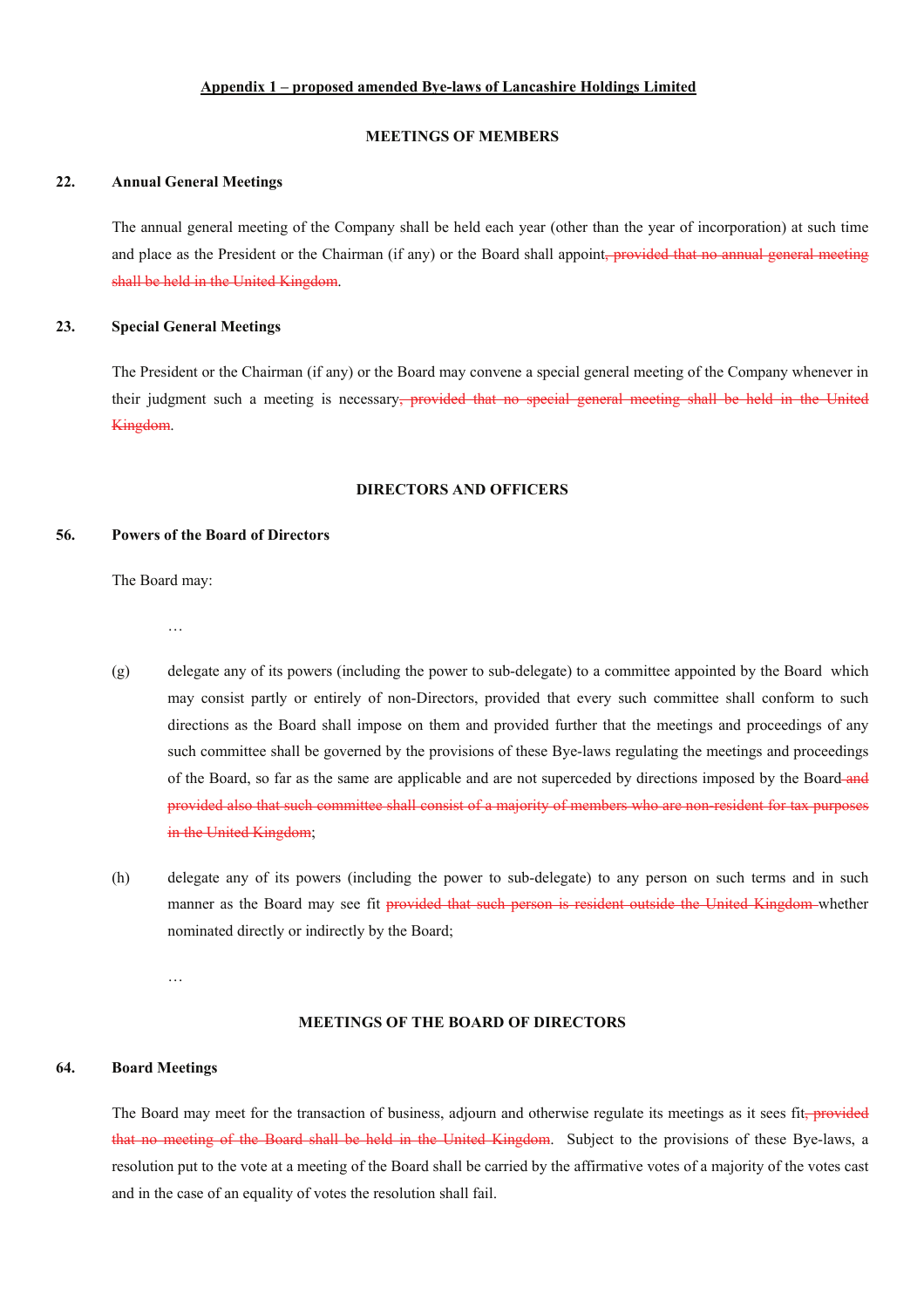#### **66. Electronic Participation in Meetings**

Directors may participate in any meeting by such telephonic, electronic or other communication facilities or means as permit all persons participating in the meeting to communicate with each other simultaneously and instantaneously, and participation in such a meeting shall constitute presence in person at such meeting, provided that such person is physically outside the United Kingdom. Such a meeting shall be deemed to take place outside the United Kingdom where the largest group of those Directors participating in the meeting is physically assembled, or, if there is no such group, where the chairman of the meeting then is.

#### **67. Quorum at Board Meetings**

The quorum necessary for the transaction of business at a meeting of the Board shall be two Directors. No meeting of the Board shall be quorate if the majority of the Directors present consist of persons who are personally resident in the United Kingdom for United Kingdom tax purposes unless the Board has previously resolved otherwise in respect of that particular meeting.

## **70. Written Resolutions**

A resolution signed by all the Directors, which may be in counterparts, shall be as valid as if it had been passed at a meeting of the Board duly called and constituted, such resolution to be effective on the date on which the last Director signs the resolution, provided that any such resolution shall be valid only if (i) the signature of the last Director to sign is affixed outside the United Kingdom and the United States of America, and (ii) the Board has not determined that the use of a resolution in writing would result in a non-de minimis adverse tax, regulatory or legal consequence to the Company, any subsidiary of the Company, or any direct or indirect holder of shares or its affiliates. For the purposes of this Byelaw only, "Director" shall not include an Alternate Director. Such resolution shall be deemed to be adopted, as an act of the Board, at the place where, and at the time when, the signature of the last Director to sign is affixed thereto. The terms of this Bye-law shall be subject to the requirement that any Director signing a written resolution shall be physically outside the United Kingdom when signing such written resolution.

#### **ACCOUNTS**

## **75. Books of Account**

**75.2** Such records of account shall be kept at the registered office of the Company, or subject to the provisions of the Act, at such other place as the Board thinks fit and shall be available for inspection by the Directors during normal business hours provided that such records of account shall not be kept in the United Kingdom.